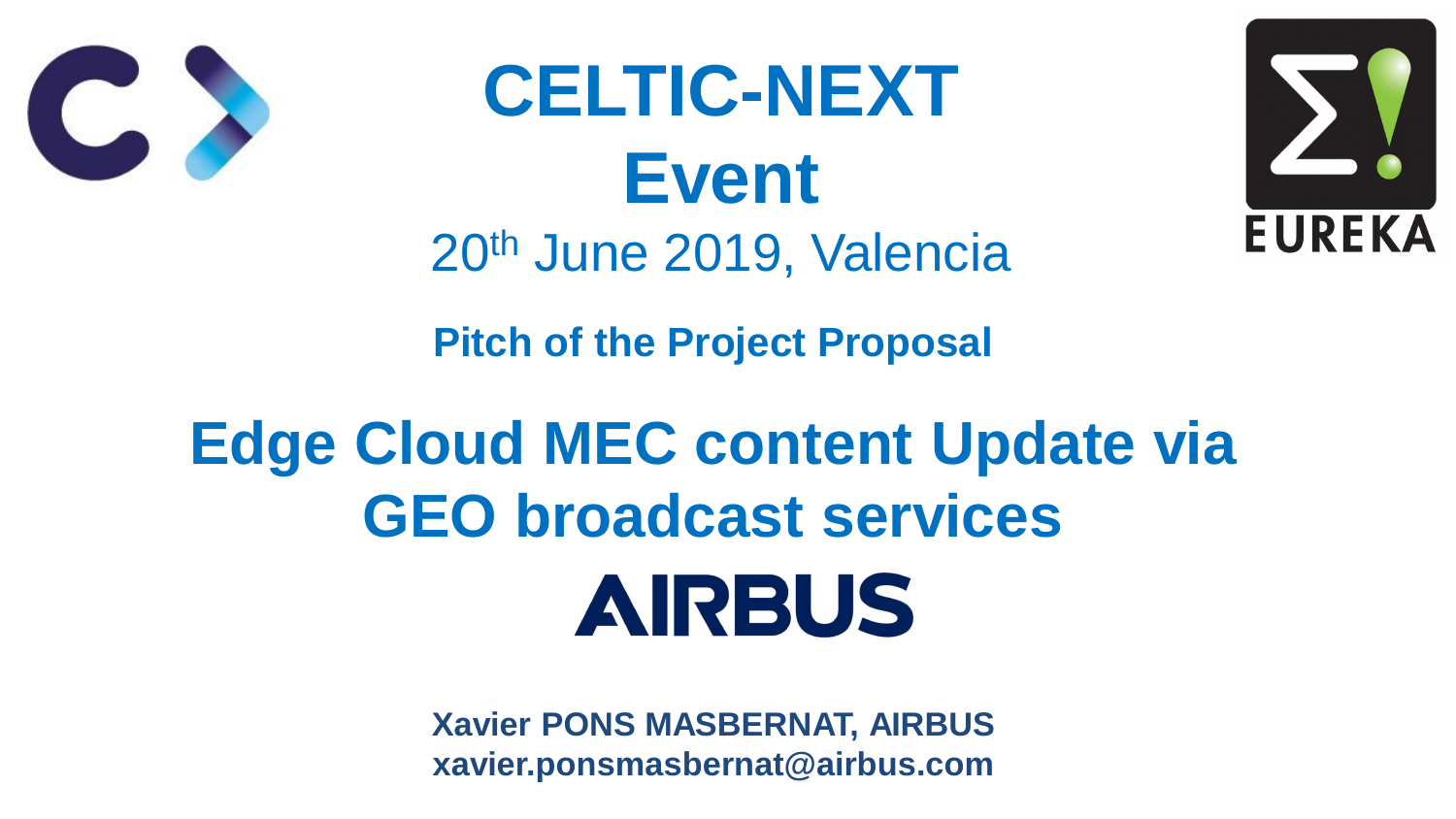





## **Teaser**

#### **Benefit**

The main benefits being efficently offloading a very dense future 5G terrestrial transport network and enhance e2e QoE performance for the end user.

#### **Added value**

We believe the proposed Sat-based solution will have a great impact on 5G network transport efficiency and in content deliver towards the end user.

Building on Sat5G experience, this project will allow to showcase such efficient content delivery approach in a real MNO network environment, both in terms of E2E performance but also in terms of SatCom –enabled MEC platform definition and design.

#### **Why**

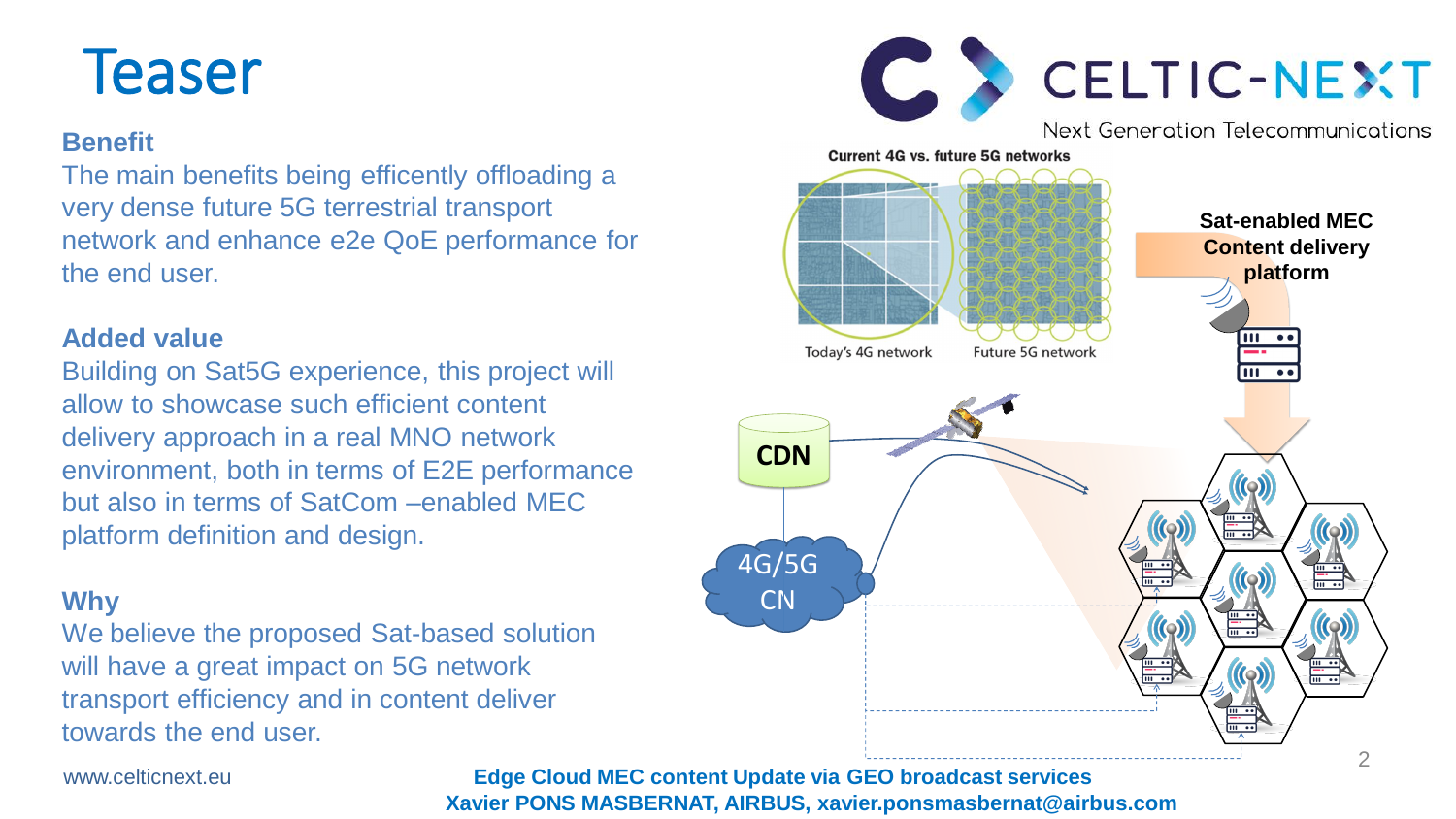# Proposal Introduction (1)



### *Context:*

1. 5G standard driving very low latency requirement for internet content access 2. Most popular internet content represent a very large portion of overall traffic 3. Internet content caching close to Radio Access Node deemed an appropriate

- 
- 
- solution to meet the very low latency requirement
- 4. GEO satellite broadcast services deemed most appropriate media to continuously broadcast over a large geographical area, to a large number of Radio Access Node, the most popular internet content.

### *Project objective:*

# Define, prototype and test an end to end MultiAccess Edge Computer Content

Update via GEO satcom broadcast services

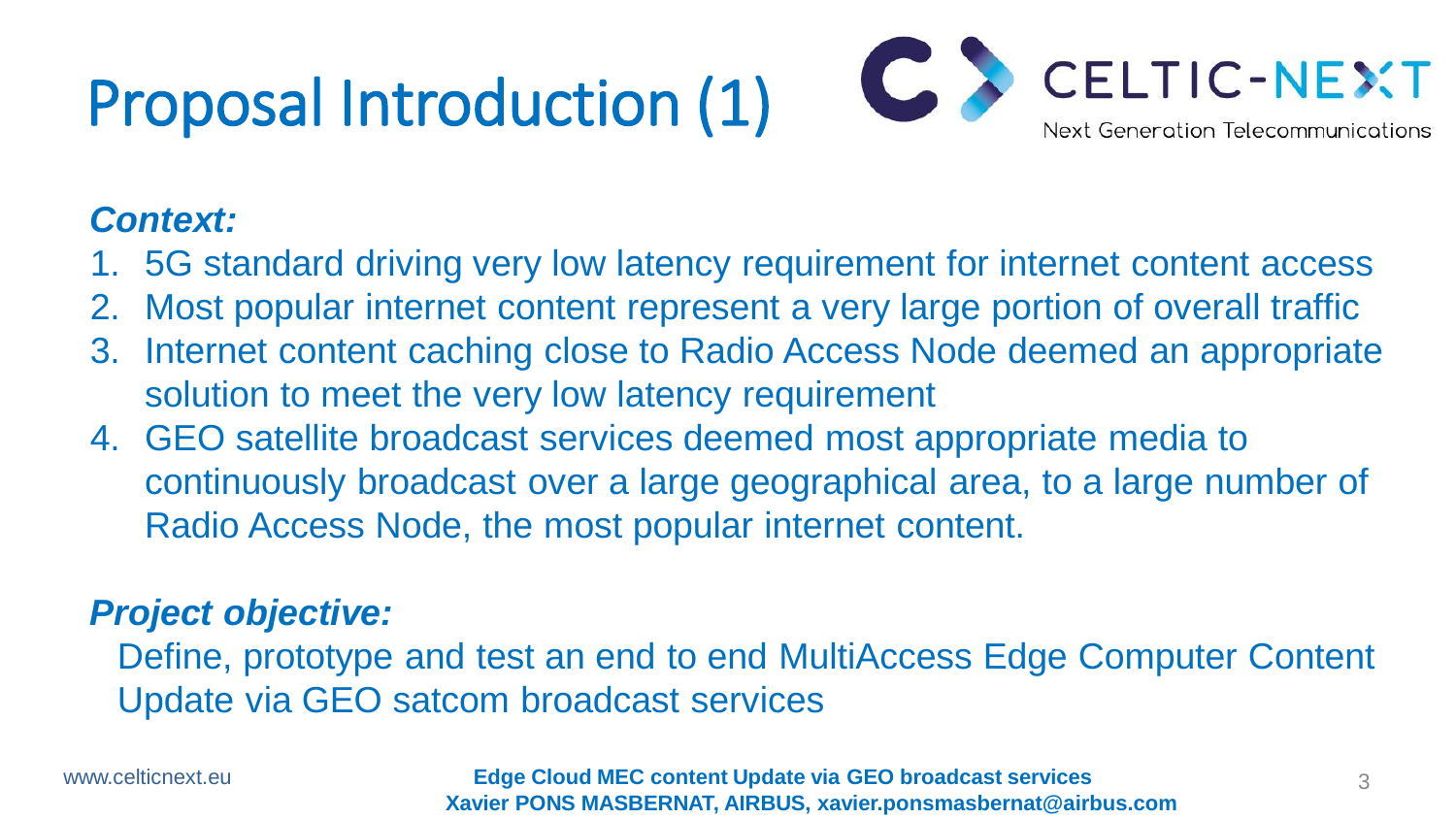## Proposal Introduction (2)

#### **Project scope:**

- Satcom Rx terminal, DNS analysis and content priorisation scheme)
- Define and prototype DNS analysis and content priorisation function
- Define and prototype Edge Satcom Rx terminal
- Integration and testing of the prototype end to end chain

• End to end service architecture definition (RAN, DNS, Edge computer, Edge

### **Project planning:**  2 years, as of January 2020

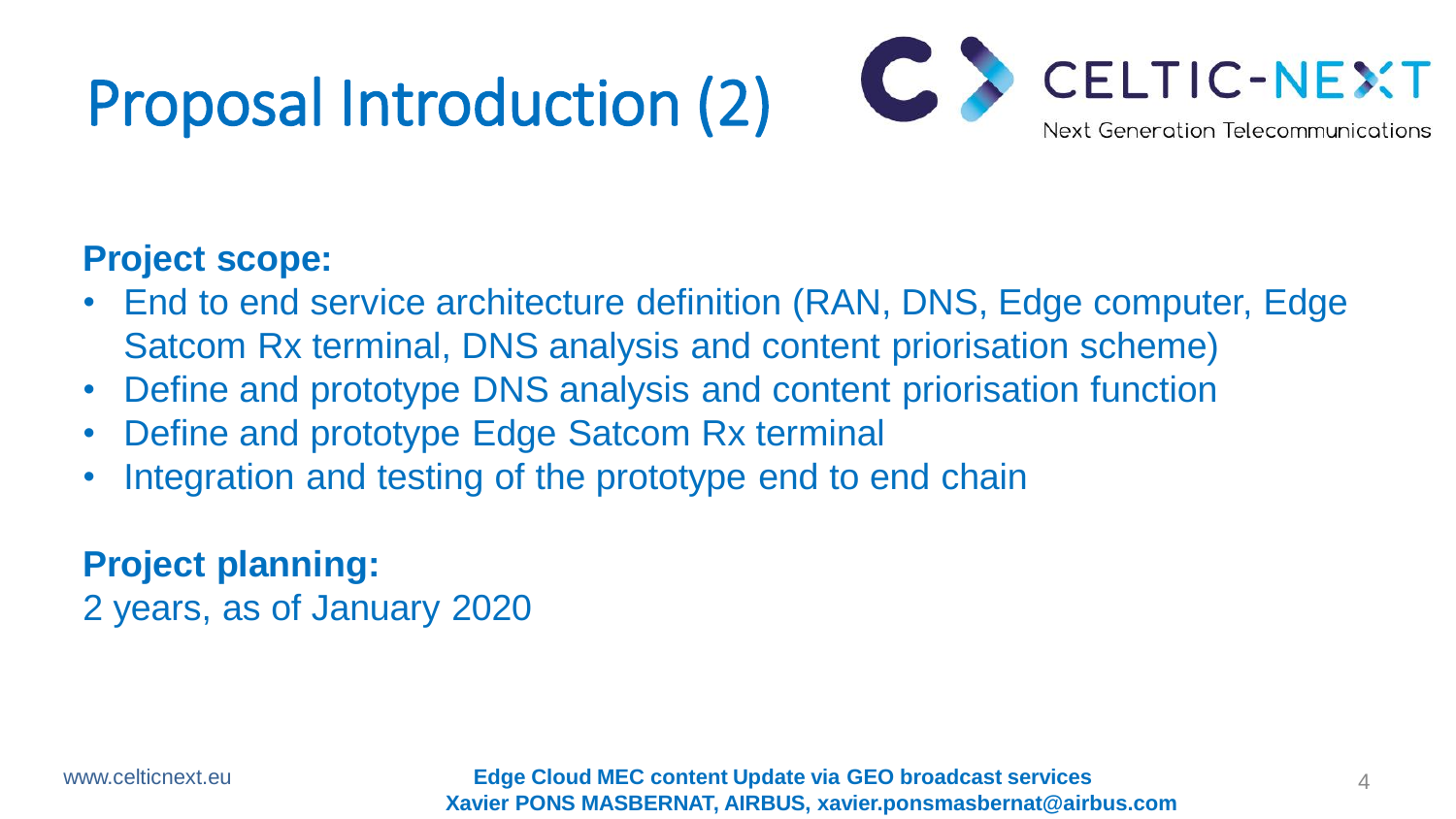## Partners

### **Potential partners:**

- Airbus
- Telefonica, BT, Deutsche Telekom,…)
- 1 or 2 Satcom operators
- 1 CDN video delivery component provider



# • 2 o 3 European mobile network operators (Orange, Vodafone,